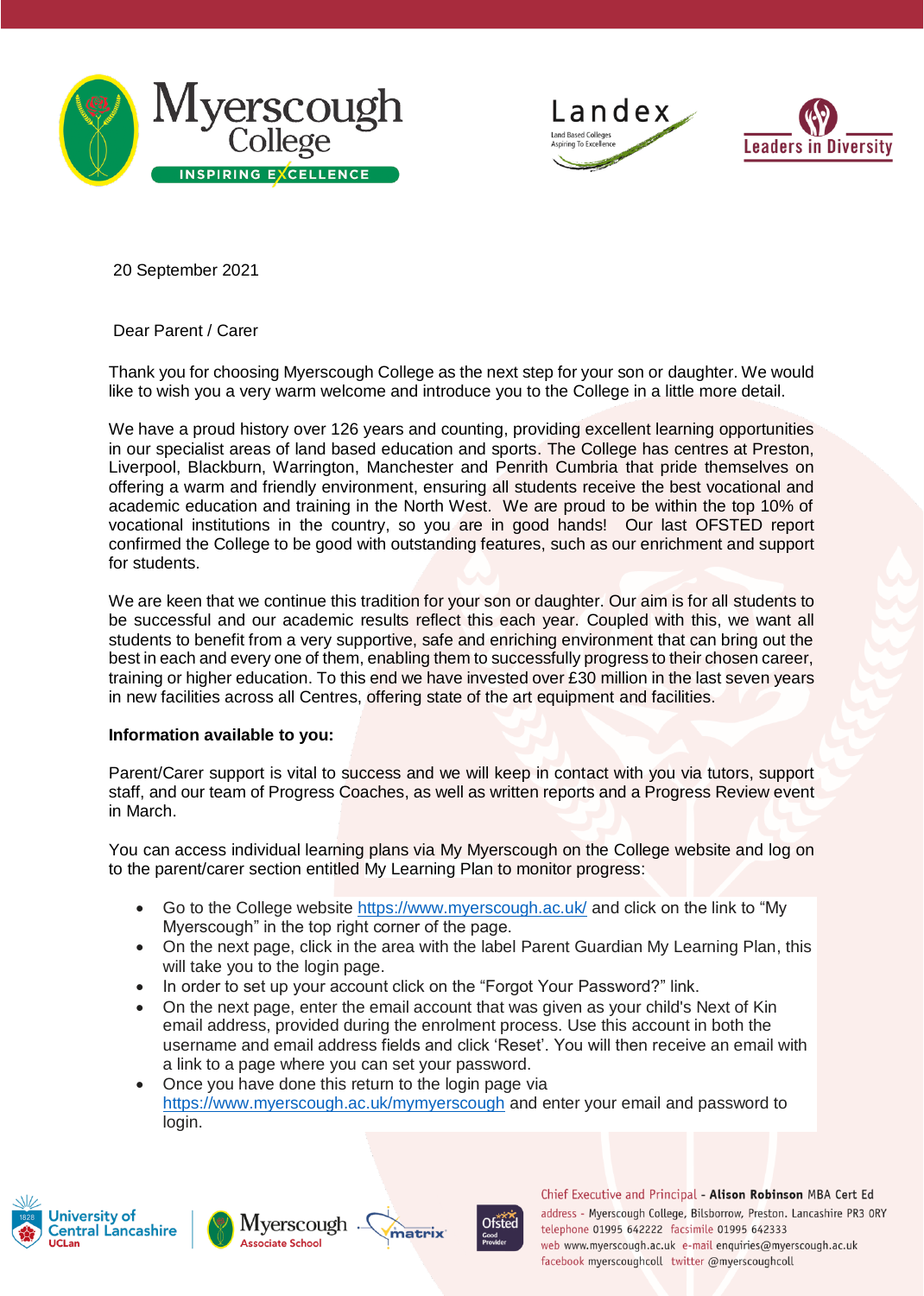The Careers team will also be advertising some parent / carer and student drop-in sessions in the evening, to enable you to speak to the team, to discuss what support is on offer to each student.

Please visit our website to see news and details about the College, which is regularly updated, or join our Facebook and Twitter feeds. Our Essential Guide is packed with useful information (accessible to students through their "My Myerscough", students login area).

College support systems are first rate. We offer specific educational support for students with a learning difficulty and/or disability as well as counselling and other forms of information, advice and guidance. In short, we pride ourselves on providing high quality teaching, learning and pastoral care.

### **What the College expects of Students:**

### **College Student Charter**

### **INTRODUCTION**

Your time at Myerscough is part of your lifelong learning and part of a lifetime relationship between you and our Further Education College and University Centre. We aim to make the time you spend with us enjoyable, memorable and fulfilling and will provide you with an important stepping-stone to the achievement of your life goals. Wherever you go and whatever you do, we hope that you will become an inspiration for others and that you will always take a bit of Myerscough with you.

The purpose of this Charter is to set out our mutual expectations during your period of study here at our Further Education College and University Centre. We believe that students and staff form a single academic community working together to achieve our goals. We should all have reasonable expectations of one another and be committed to behaving professionally and respectfully.

Myerscough is an Associate School of the University of Central Lancashire (UCLan) and our two institutions have the same common goals for high standards of student experience. This Student Charter is aligned to the UCLan Student Charter and outlines our academic community culture and the principles we uphold.

### **OUR VISION:**

- To be the leading college in the land based, science, engineering and sports sectors
- To be the natural choice for students, staff and employers
- To provide a highly skilled, creative and technical workforce
- To deliver excellent outcomes through inspirational and inclusive learning and services
- To build sustainability into all we do

**OUR MISSION: Inspiring Excellence**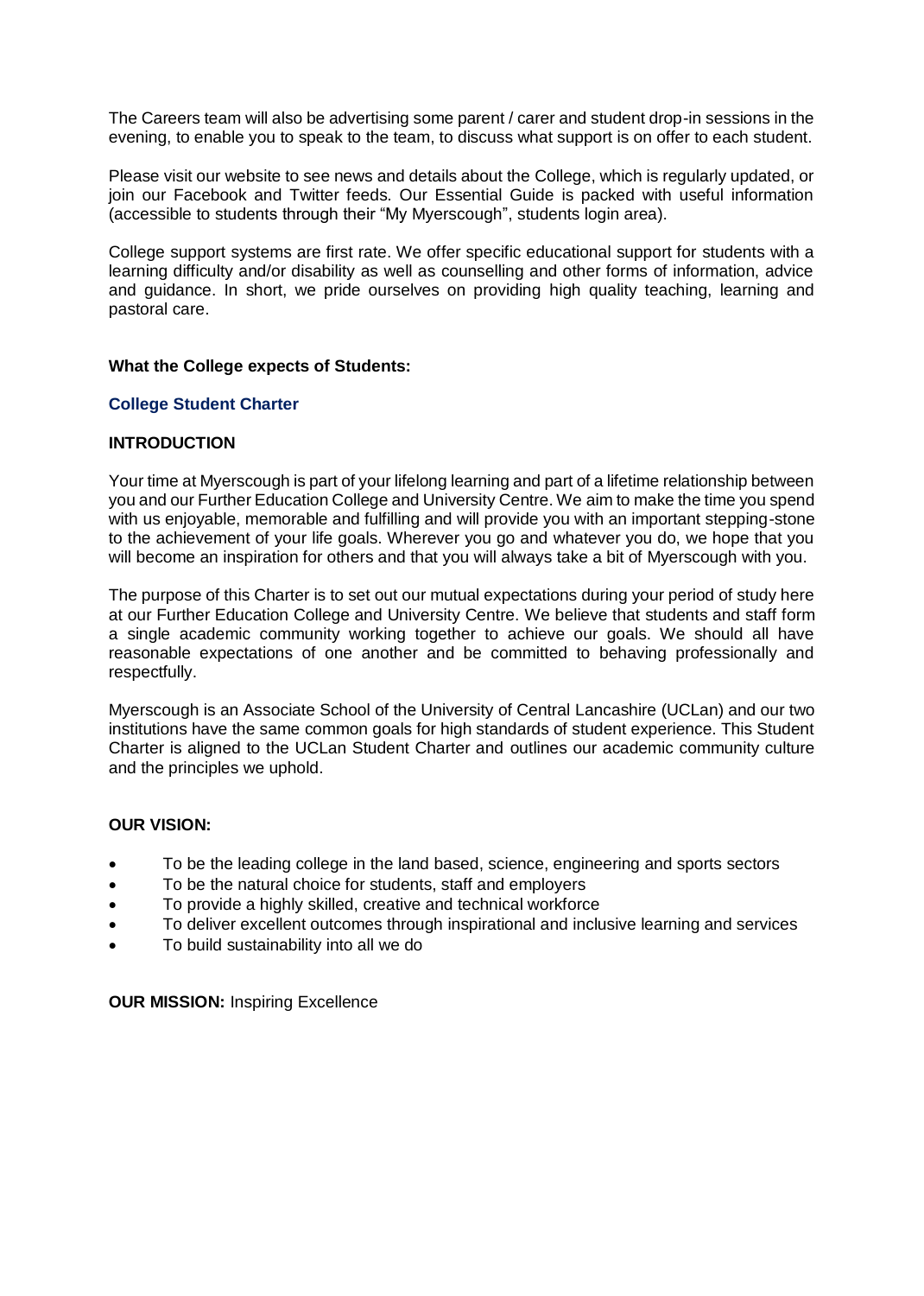## **OUR VALUES:**

| Learning                                                                                                 | <b>People</b>                                                                                                                                    | <b>Sustainability</b>                                                                                                        |
|----------------------------------------------------------------------------------------------------------|--------------------------------------------------------------------------------------------------------------------------------------------------|------------------------------------------------------------------------------------------------------------------------------|
| Our delivery will be high<br>quality and innovative with<br>students at the heart of<br>decision making. | We will enable staff and<br>students to fulfil their<br>potential whilst promoting<br>resilience, leadership,<br>accountability and<br>teamwork. | We will provide a happy,<br>healthy, safe, supportive<br>and sustainable<br>environment in which to live,<br>work and study. |
| We will advance FREDIE:<br>Fairness, respect, equality, diversity, inclusion, engagement in all we do    |                                                                                                                                                  |                                                                                                                              |

# **OUR COMMITMENTS TO YOU:**

We will:

- Extend a warm, polite, courteous and inclusive welcome to you
- Act in a respectful, professional and inclusive way and commit to equality of opportunity for all
- Provide you with access to accurate information and advice on all aspects of College life
- Provide a safe environment, inspiring learning opportunities and high quality resources to enable your development
- Provide timely academic and pastoral support through your personal tutor and support services
- Give prompt and developmental feedback on your academic work to help maximise your success
- Listen and respond to your feedback to help shape your experience
- Enable access to range of opportunities to support the development of your employability

## **OUR EXPECTATIONS OF YOU:**

As a student you should:

- Behave in a respectful way showing consideration for others and the environment
- Actively participate in the learning opportunities available to you
- Take responsibility for your learning, personal development and skill development
- Complete all work to the best of your ability and submit it on time
- Respond to feedback to help improve your performance and learning experience and talk to us about how we can make positive changes
- Be proactive in maintaining your health and wellbeing and tell us when you need help and support
- Adhere to the College and the University policies, regulations and codes of practice
- Keep up to date with information about your course and respond promptly to communications from your tutors and the College

## **THE STUDENTS' UNION COMMITMENTS TO YOU:**

Your Students' Union will:

• Provide services and activities that are safe and inclusive, actively challenging discrimination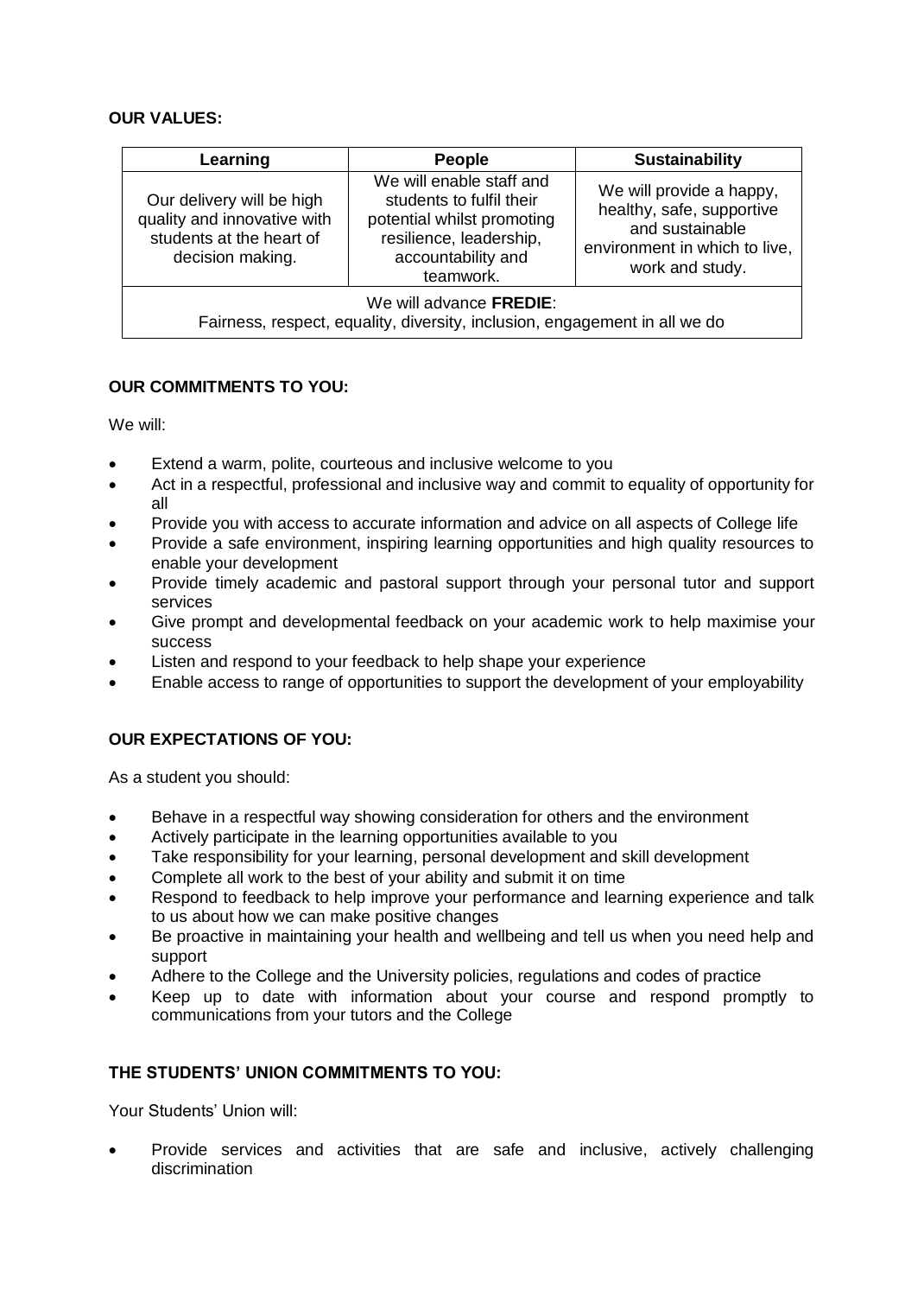- Provide you with opportunities to be active, make lasting friendships and have fun
- Work to ensure that everything the College does is fair to all
- Represent and support you to achieve your goals, ensuring the best student experience for you and future students
- Give you the chance to get involved and support the development of the student experience and student decision making

### **The College Positive Behaviour Policy**

All students should ensure they understand and are fully aware of the requirements set out in the Student Positive Behaviour Policy. This is designed to enable students and staff to engage in positive remedial and supportive measure to ensure good conduct in line with the College Values and student charter expectations outlined above.

### **Health and Safety**

We require students to take all reasonable steps to safeguard the health, safety and welfare of students, staff and animals and to protect everyone against hazards to health or safety arising out of the College's activities. For example:

- Take reasonable care of their own health and safety and that of others with whom they live and work and who may be affected by acts or omissions.
- Follow safety instructions and safe working procedures as instructed; use safety equipment; wear personal protective clothing and generally observe safe standards of behaviour and dress.
- Use, and do not misuse, neglect or damage equipment provided for health and safety such as fire extinguishers and first aid boxes.

### **Accident and Emergencies**

- All accidents/injuries/dangerous occurrences/near misses, no matter how minor, must be reported to tutors, supervisors or other person in charge and recorded on an Accident Report Form.
- Ensure they are aware of College first aiders, and the position of the first aid boxes in the areas of the College they use.
- Familiarise themselves with all the exits of the buildings, the method of raising the alarm and the procedures to follow in the event of a fire. Fire action notices are located near the entrances and exits of buildings.
- Follow any instructions given during any accident, emergency, fire practices.

### **Attendance**

If a student is going to be late please call the Programme Leader in advance where possible, or telephone the absence line on **01995 642222, option 2** by 9am and a message will be taken and passed on to the Programme Leader. Please do not contact tutors directly via mobile phones.

If a student is going to be absent from College because of an appointment, you must inform the tutor in advance. In the event of absence through sickness, please report this via the absence line on **01995 642222, option 2** or email **studentabsence@myerscough.ac.uk** by 9am**.** You should produce a doctor or dental appointment card to your tutor prior to an appointment wherever possible.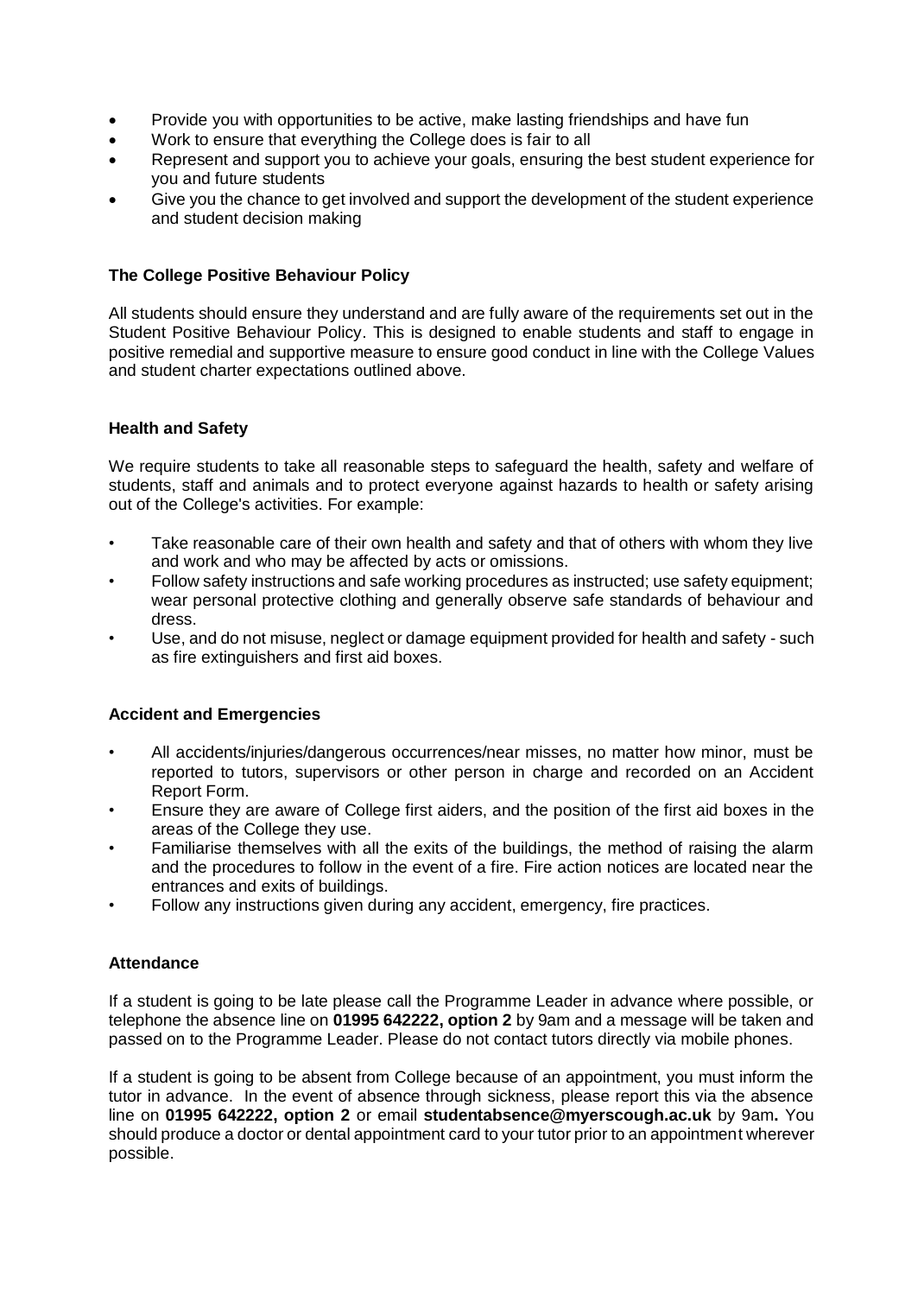In all circumstances, students must complete a Self-Certification form (Student Support services staff at all centres). Students who fail to attend without satisfactory supporting evidence will be subject to disciplinary action, which could ultimately lead to exclusion.

If you are going to be absent from your work experience you must let your employer know and also the College, as per the above reporting procedure.

### **Safeguarding and Lanyards**

Myerscough College prides itself on providing safe campuses and buildings. In order that all students know who to approach for help all staff wear red lanyards around their necks with identification cards. **Similarly, all students are required to wear their College identification on their lanyard, around their neck at all times during theoretical lessons.** During some practical lessons these may be permitted to be removed temporarily for health and safety reasons. All students are expected to produce identification on request. The Student ID card and lanyard is issued at enrolment and is the principal means of identification at College. In the event that a replacement lanyard is required, a cost of £5 will be incurred.

### **COVID Safety**

Whilst the government has lifted all restrictions regarding social distancing and face coverings, the College will continue to operate a safety first policy. This will require staff and students to continue to wear a face covering indoors in all buildings across all centres. We will also expect that 1 metre social distancing is maintained indoors as well as routine regular hand sanitising. We ask all students to respect these requirements.

## **Support at College**

All students at College are allocated a Programme Leader and Progress Coach who will look after their academic and general welfare in the College. They will meet with their Progress Coach in group sessions. In addition, they will have one-to-one support from their Progress Coach and meet with them individually throughout the year. These one-to-ones will be recorded on the electronic individual learning plan (eILP) and targets will be set, actions agreed and progress discussed. The Programme Leader should be the first port of call for both students and parents/carers. Additional support is available from the course team and the Head of Area (the academic manager in charge of the curriculum area).

Each student will also be allocated a Work Placement Job Coach, who will work with them to ensure that they engage with any work experience element of their course. Please help us to support our students in engaging with this work experience element, as it is helps them with core employability skills and also vital soft skills for their future careers.

The Programme Leader will ensure that each student knows how many hours of work experience they need to do, and if you have any queries please do not hesitate to contact the Work Placement Job Coach team.

Further support is also available from our specialist team of student support and welfare staff in The Core (Preston centre), which sits in the heart of our campus. Other centres operate similar support systems. Additional learning support is also available for students with specific learning difficulties and disabilities via our Inclusive Learning Team. These teams may be contacted on the following telephone numbers: